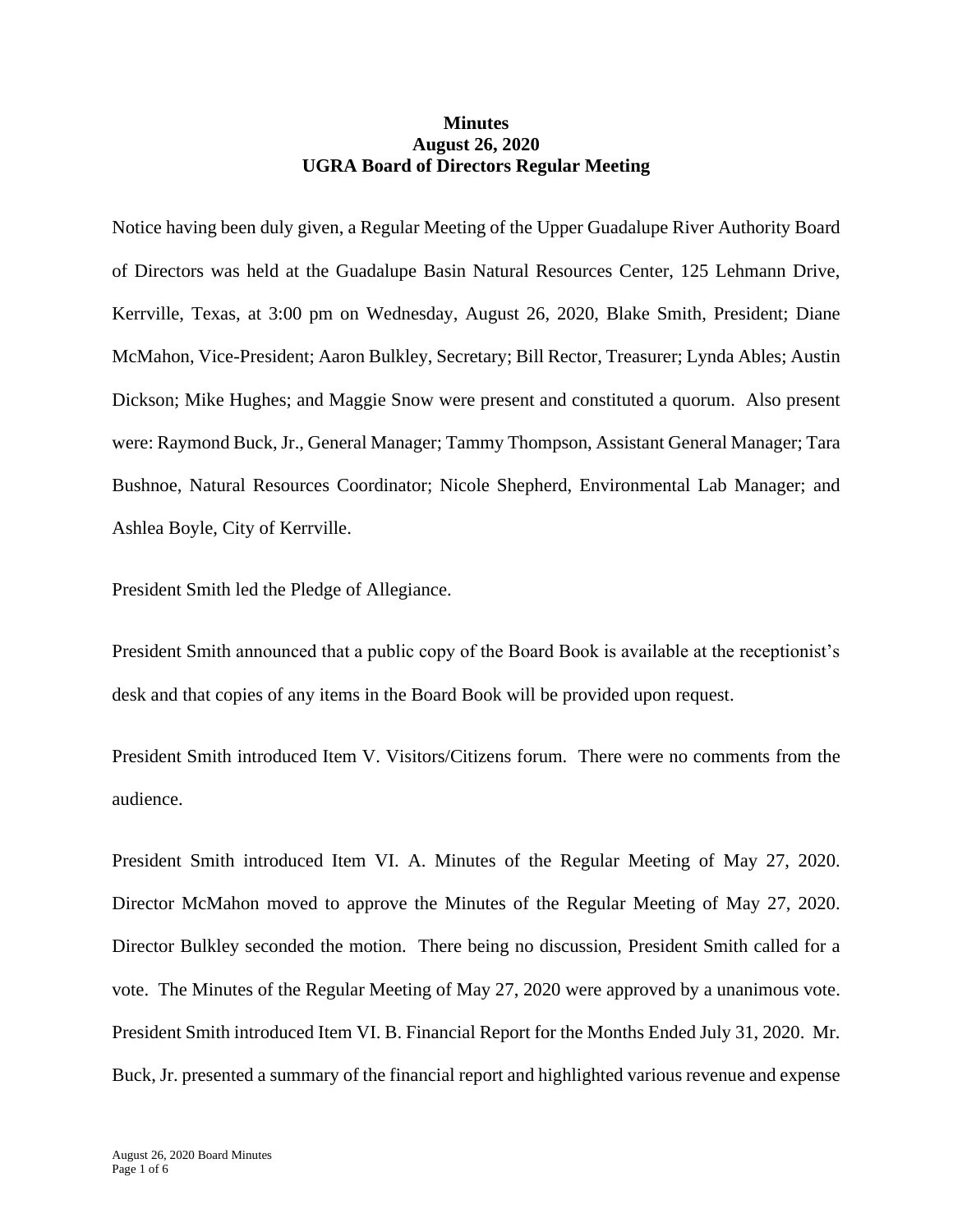accounts. General discussion followed. Director Hughes moved to approve the Financial Report for the Months Ended July 31, 2020. Director Snow seconded the motion. There being no further discussion, President Smith called for a vote. The Financial Report for the Months Ended July 31, 2020 was approved by a unanimous vote. President Smith introduced Item VI. C. Quarterly Investment Report for Quarter Ended June 30, 2020. Mr. Buck, Jr. presented the investment report to the Board. General discussion followed. Director Ables moved to approve the Quarterly Investment Report for the Quarter Ended June 30, 2020. Director Rector seconded the motion. There being no further discussion, President Smith called for a vote. The Quarterly Investment Report for the Quarter Ended June 30, 2020 was approved by a unanimous vote.

President Smith introduced Item VII. Presentation and Discussion of Committee Reports. The following is a summary of the committee reports:

- A. Executive Committee:
	- President Smith provided the following committee updates:
		- o Met and discussed items regarding the Board Meeting Agenda
		- o Discussed investigations covered in GM Report
- B. Outreach and Education Committee:
	- Director McMahon provided the following committee updates:
		- o Met and discussed staff reports on UGRA 2020 River Clean Up Reimagined; Theme for 2021 UGRA River Clean Up T-Shirt Contest; 2020 Summer Volunteer Study; Upcoming Workshops; Rainwater Catchment Rebate Program; Large Rainwater System Incentive Program; and, Riverside Nature Center's Contracted Programs for FY20.
		- o Reviewed the draft FY21 budget items and potential new programs for Public Education account, 63570.03
			- General discussion followed
	- Mr. Buck, Jr. reported that the rainwater catchment system rebate program funded 7 applications since the last board meeting. Since the beginning of the program in March 2011, a total of 496 applications have been funded for \$25,480. To date in FY20, a total of 27 applications have been funded for \$3,440. The total amount allocated for this program for FY20 has been spent and we are currently holding two applications for a total of \$380 until FY21.
- C. Water Enhancement Program Committee: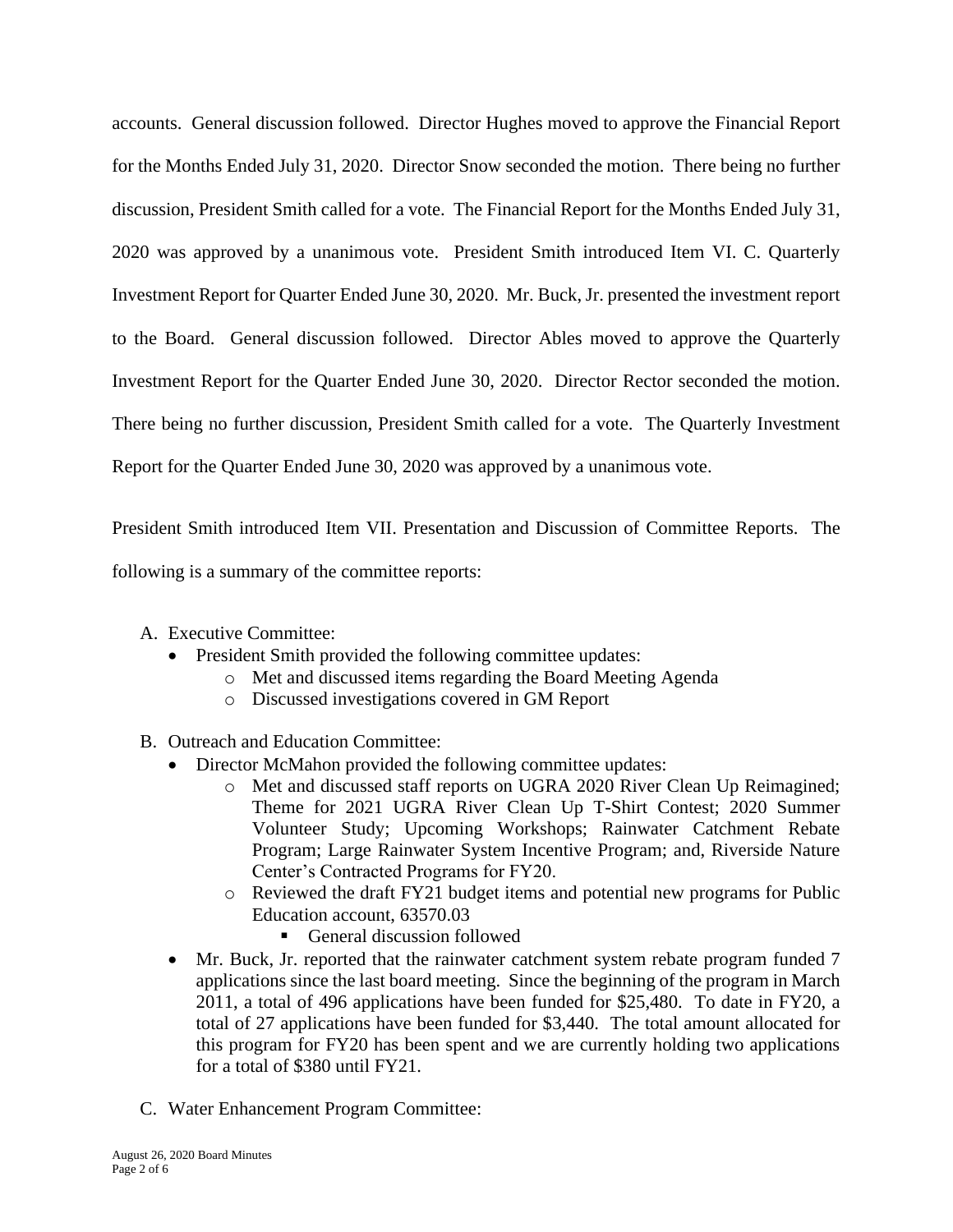- Director Rector provided the following committee updates:
	- o K-9 design review and deferred discussion and action to Item VIII later in the Agenda
	- o Feral Hog management update
		- Director Bulkley presented an update on the Feral Hog Abatement Program to the Board
	- o Potential water impoundment and park area on Town Creek and deferred discussion and action to Item XI later in the Agenda
	- o Reviewed the draft FY21 budget for Watershed Programs, account 63480.03
		- General discussion followed
- Mr. Buck, Jr. reported that the water enhancement through brush management cost share program did not fund any applications for reimbursement since the last board meeting. Since the beginning of the program in January 2010, a total of 139 applications have been funded for \$443,114 and treated approximately 12,090 acres. To date in FY20, 18 applications have been funded for \$58,314 and treated approximately 916 acres. The total amount allocated for this program for FY20 has been spent and we are currently holding 13 applications for a total of \$33,067 until FY21.
- D. Water Source Development Committee:
	- Director Bulkley provided the following committee updates:
		- o Met and discussed park acquisitions
		- o Discussed new rebate program for consideration in FY21
		- o Discussed new committee name Watershed Stewardship Committee
			- General discussion followed
			- The new committee name was approved
- E. Educational Boat Tour Ad Hoc Committee
	- Director Hughes provided the following committee updates:
		- o Status update
			- Verified that the boat ramp area would be in the state right of way and that the driveway along Francisco Lemos is in the state right of way
			- Recapped some of the costs involved in the project
			- Recommendation to pause future work on this concept for now until the Board decides they want to move forward with a detailed cost estimate

President Smith introduced Item VIII. K-9 Design and Bid Specs for Advertising. Director Rector presented the details of the information to the Board. Director Rector moved to approve Resolution No. 2020-13 accepting the design and advertising specs for water and sediment control basin, K-9 on the MacDonald Ranch. Director Ables seconded the motion. There being no discussion, President Smith called for a vote. Resolution No. 2020-13 was approved by a unanimous vote.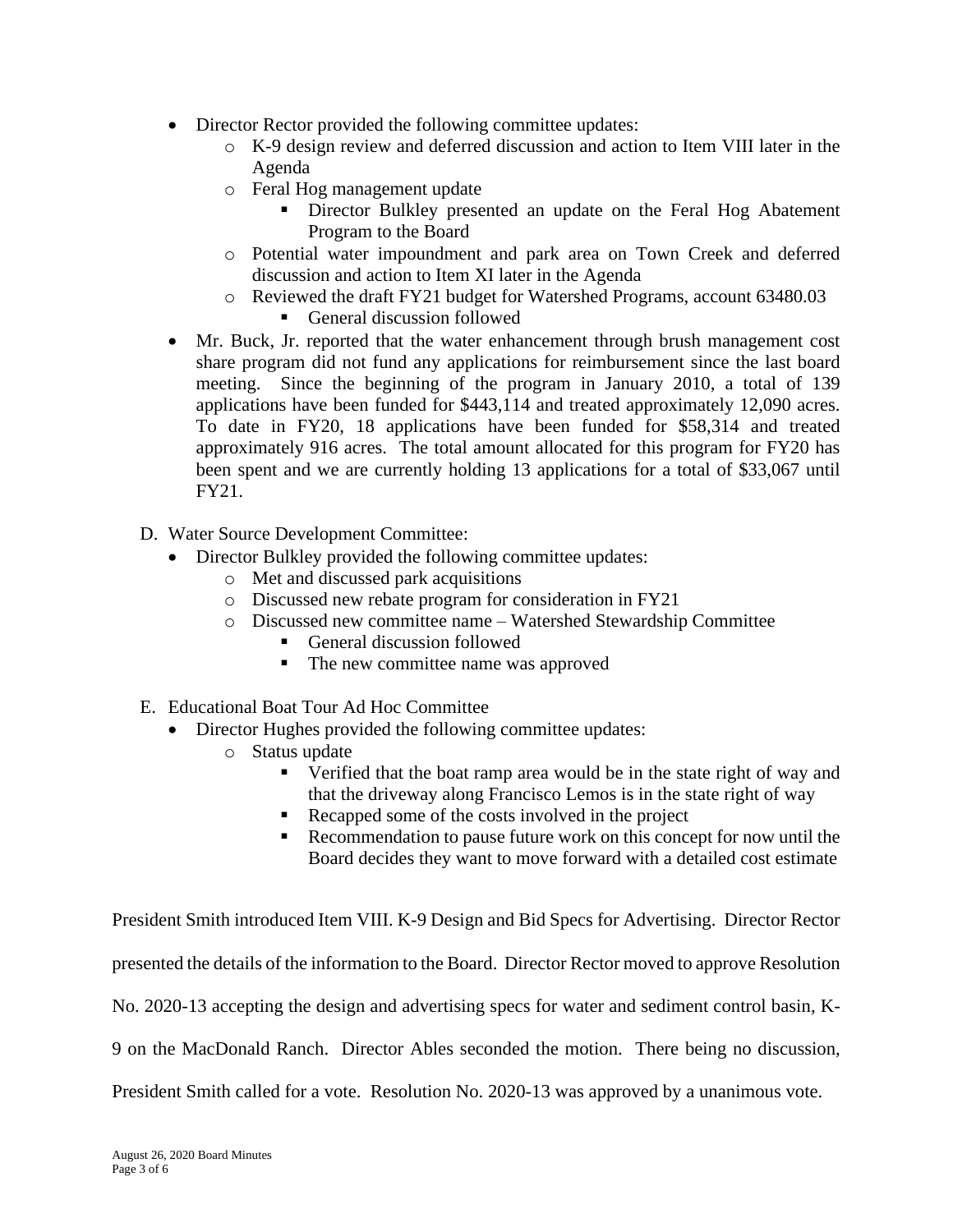President Smith introduced Item IX. Contract with Texas Municipal League for UGRA Employee Insurance. General discussion followed. Director McMahon moved to approve Resolution No. 2020-14 authorizing an employee insurance contract with TML, for Option 4, detailed on Attachment A with the caveat that staff investigate setting aside funds to cover the additional out of pocket expense. General discussion followed. Director Snow seconded the motion. There being no further discussion, President Smith called for a vote. Resolution No. 2020-14 was approved by a unanimous vote.

President Smith introduced Item X. FY20 Environmental Laboratory Budget Amendment. Mr. Buck, Jr. presented the details of the amendment to the Board. Director Hughes moved to approve Resolution No. 2020-15 approving the FY20 environmental laboratory budget amendments as depicted in the resolution. Director Bulkley seconded the motion. There being no discussion, President Smith called for a vote. Resolution No. 2020-15 was approved by a unanimous vote.

President Smith introduced Item XI. Potential Park Area and Impoundment on Town Creek. Director Rector presented the details of the potential project to the Board. Director Hughes made a motion to move forward to continue to research the project concept and discuss with the Kerrville City Manager. Director McMahon seconded the motion. Director Snow noted that she would like to see a project that more closely impacts the Guadalupe River. There being no further discussion, President Smith called for a vote. The motion was approved by a 7-1 vote with Director Snow voting "nay."

President Smith announced Item XII. Proposed Fiscal Year 2021 Budget. Mr. Buck, Jr. presented the draft proposed budget to the Board by highlighting proposed revenue and expenses for FY21.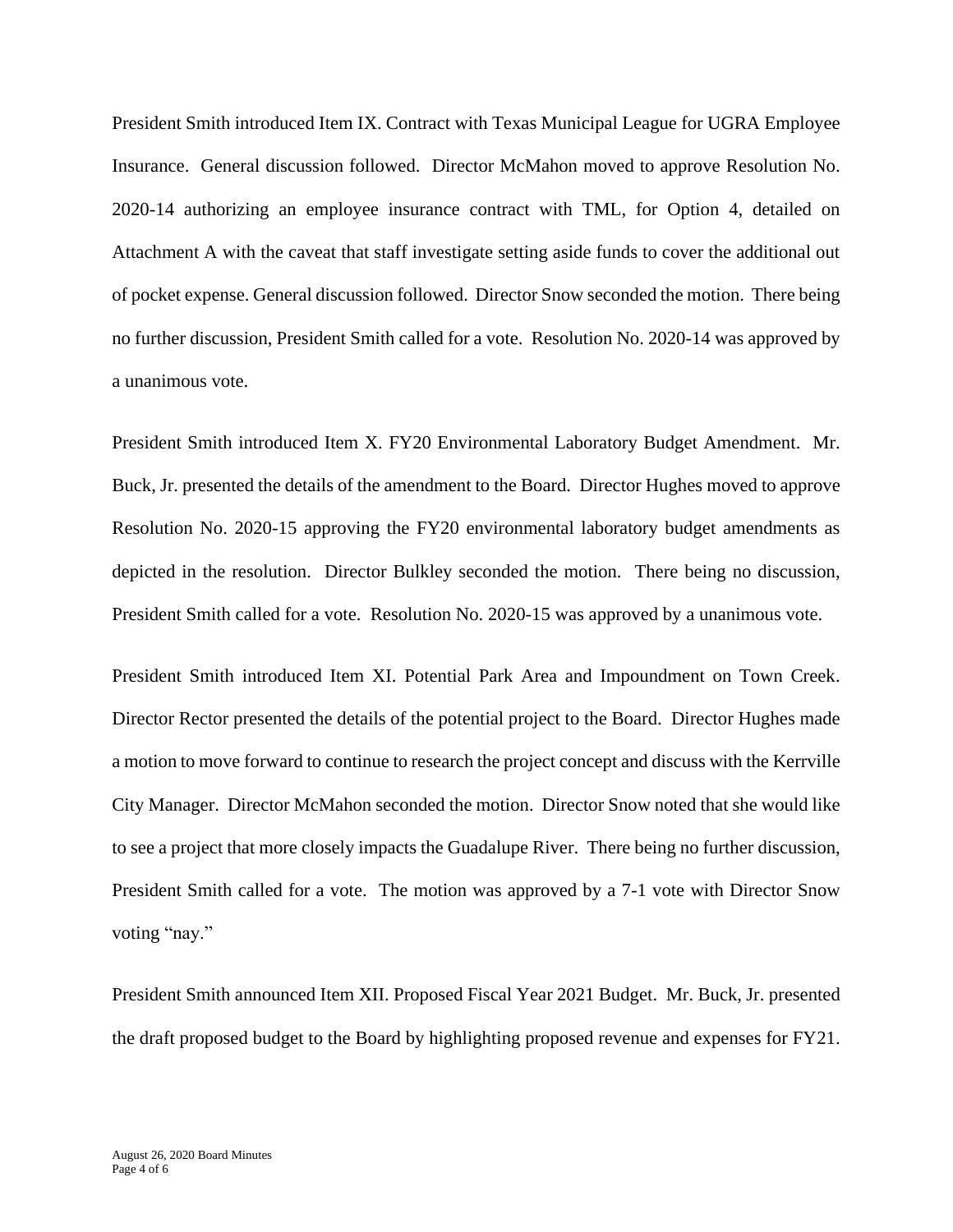The draft proposed budget is presented as supporting information in determining the tax rate needed to fund the items in the budget. As this was a presentation only, no action was taken.

President Smith announced Item XIII. Proposal of Tax Rate for Tax Year 2020 (FY21) and Setting of a Public Hearing on Said Proposed Tax Rate. Mr. Buck, Jr. presented the proposed rate and dates of the public hearing to the Board. Director Snow moved to approve Resolution No. 2020- 16 Approving the Proposed Tax Rate and Setting Date and Time for a Public Hearing. Director Bulkley seconded the motion. There being no discussion, President Smith called for a vote. Resolution No. 2020-16 was approved with Lynda Ables, Bill Rector, Aaron Bulkley, Blake Smith, Diane McMahon, Mike Hughes, Maggie Snow, and Austin Dickson voting "aye" and zero "nays."

President Smith announced Item XIV. Officer Nomination for FY21 Officers. The consensus of the Board was to nominate the current slate of officers for another term. Therefore, President Smith did not appoint a nominating committee.

President Smith announced Item XV. Change UGRA September 2020 Board Meeting Date. General discussion followed. The September 2020 meeting of the UGRA Board of Directors will occur on September 23, 2020 at 3:00 pm as previously approved by the Board.

President Smith introduced Item XVI. General Manager's Report. Mr. Buck, Jr. updated the Board on additional outreach and education activities in which UGRA initiated or participated, investigations, staff training, staff meetings, and the Healthy Creeks Initiative.

President Smith introduced Item XVII. Written Reports.

There being no further business, the meeting was adjourned at 4:34 pm.